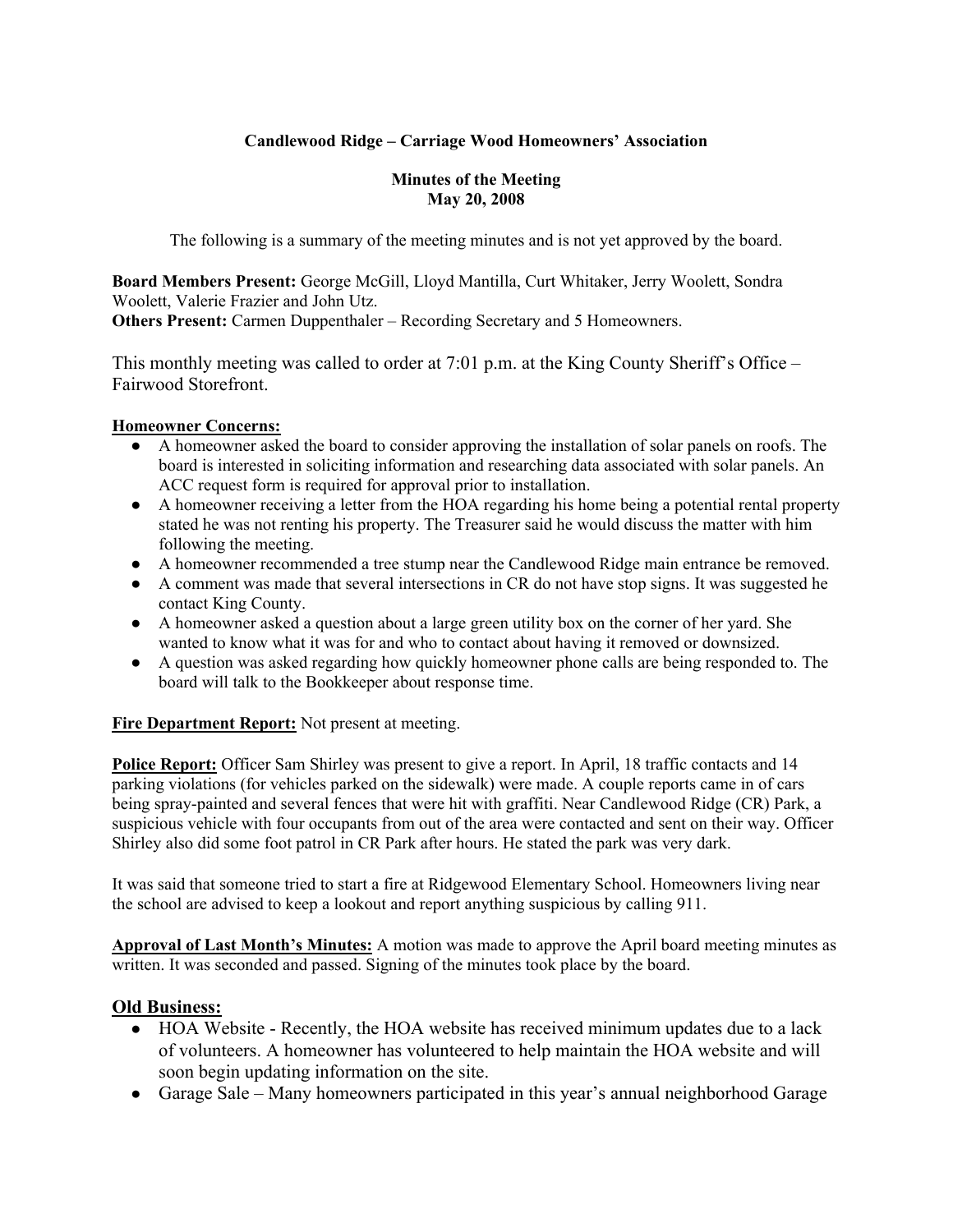Sale that took place on May 16  $& 17$ . A volunteer is needed to coordinate next year's sale. Please email the HOA at info@crcwhoa.org if interested.

• Summer Event – Due to a lack of volunteers, the 2008 Summer Picnic has been officially cancelled. The HOA has money in the budget to cover expenses for future events but volunteers are needed to coordinate them. If you would like to see more fun neighborhood events and can help plan them, please email the HOA at  $\frac{info@crcwhoa.org}{}$ .

### **New Business:**

• The HOA Recording Secretary submitted her resignation. An individual is needed to fill this position. Interested applicants should send a letter of interest to  $info@crcwhoa.org$ .

**Treasurer's Report:** Financial statements were reviewed. Total income and expenses are normal for this time of year. It was recommended the HOA transfer funds from the legal reserve fund to cover higher than expected legal expenses that have incurred because two homeowners engaged attorneys to fight board decisions, which required extensive advice from the HOA's attorneys. A motion was made to transfer \$4,500 from the legal reserve fund to the current operating budget. It was seconded and passed by the Board.

As reported, the Association is in need of a new computer and accounting software. They are in the process of looking for and evaluating software to handle the HOA accounting and management needs. Currently, the bookkeeper is using her personal MAC computer to manage HOA business and the software is very old and not supported anymore. A computer has been selected and the Treasurer recommends it be purchased for use by the bookkeeper. A motion was made to purchase the HOA a new computer to be used for bookkeeping functions, not to exceed \$1,200. It was seconded and passed by the Board.

This year the cost per hour for King County patrolling services has gone up from \$39.14/hr to \$40.71. Sixteen hours of random patrols have been provided for each of the first 4 months of 2008. In March 14 traffic contacts and 9 parking violation notices were made. A small group of teens were asked to leave the park after hours and one 911 call was responded to concerning a disturbance near SE 179<sup>th</sup> St. and 154<sup>th</sup> Ave. SE. For the April report, see the Police Report above.

# **Committee Reports:**

# **Common Areas Report:**

- Canber, the HOA maintenance contractor, has been contacted to remove a broken tree along the east side of Carriage Wood Park.
- Sitelines has been contacted about the slowing down of the merry-go-round in Carriage Wood Park. They have been very slow in fixing the problem but did say they are planning to replace the base and gave a quote for \$544.50 to install it. The new base is being provided free under warranty but the HOA has to pay for labor. A motion was made to fix the merry-go-round as suggested. It was seconded and passed by the Board.
- Qwest is installing fiber optics cable in our area. They tore up the east side of the  $151<sup>st</sup>$  Ave. SE entrance to CW in conjunction with this work. They are trying to restore the lawn area by adding new topsoil and reseeding. A layer of hay was added to keep in moisture and aid in seed germination.
- Vandals destroyed the new park bench installed as part of an Eagle Scout project in Candlewood Ridge Park. The May issue of the Fairwood Flyer reported on the installation and vandalism of the bench. The seat of the bench has been removed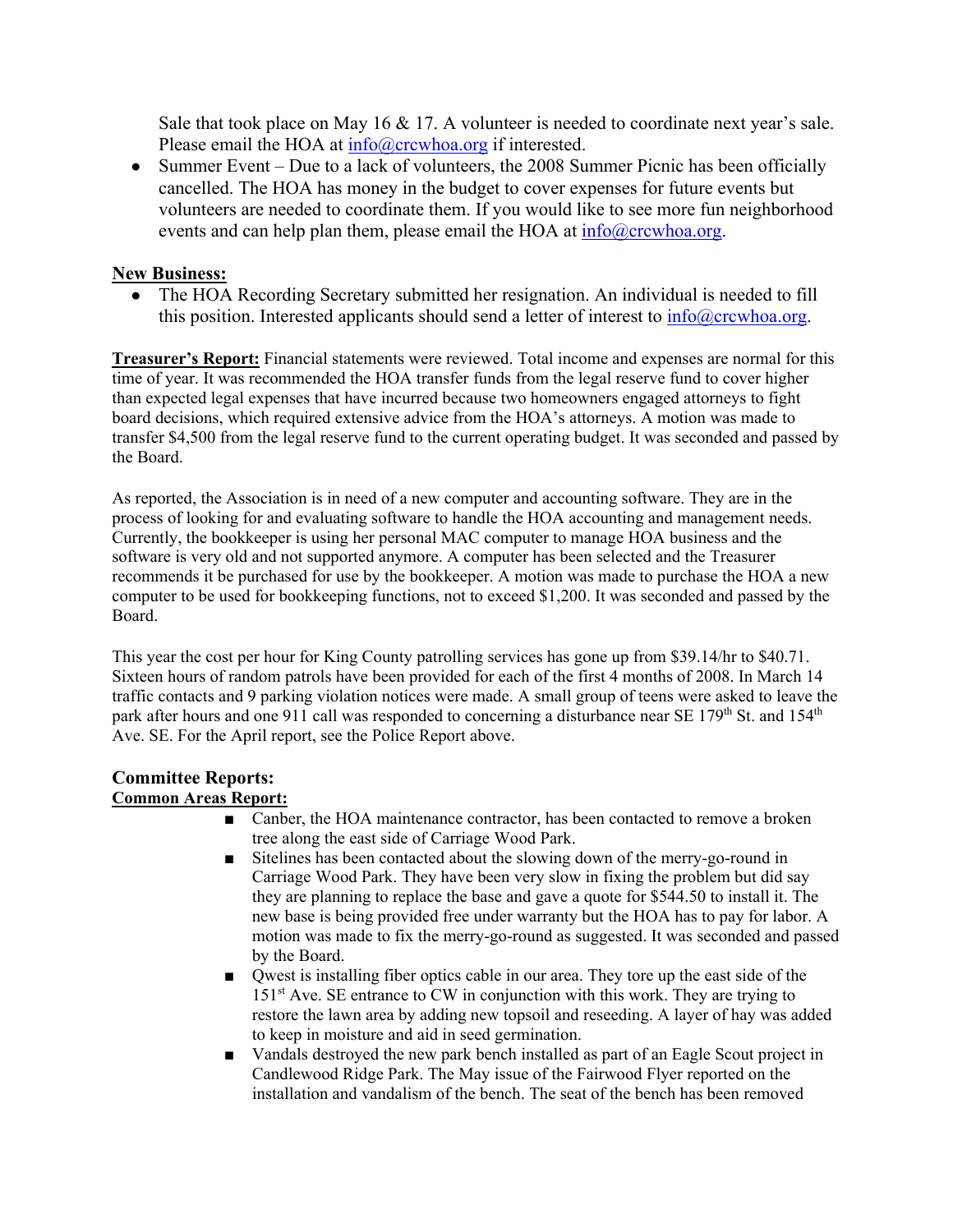eliminating the biggest safety factor concern. The bench frame was also broken making repair difficult.

**Architectural Report:** 15 new ACC requests were submitted since last month's meeting as follows:

- $2 Roots$
- $4 -$ Paint
- 1 Fence
- $1 -$ Gutters
- 2 Windows
- $2 \text{Decks}$
- $1 -$ Siding
- 2 Landscaping

The Architectural Control Committee has put together a notebook of paint chip samples from most of the major paint manufacturers that conform to the Association guidelines that require the main body of homes to be painted in natural or earth tone colors with contrasting colors limited to doors and trim. The notebook is available for review upon request to the ACC email address at architecture@crcwhoa.org.

Reminder - The HOA CC&Rs and Rule and Regulation documents clearly state that exterior projects such as roofs, painting, fencing, decks and patios require the submission and approval of an ACC request before commencing the project. Please remember, the ACC has up to 30 days to respond to an ACC request but tries to respond much sooner. It is recommended that if a response to an ACC request has not been received within two weeks, the homeowner contact the ACC Chairperson via email at architecture@crcwhoa.org or by leaving a voice message at 425-227-4227. ACC request forms can be found in the Fairwood Flyer or on the HOA website at www.crcwhoa.org. *Please do not contact the ACC Chairperson via a home phone number.* Thank you.

**Complaints Negotiations Report:** Since last meeting, 22 new complaints were received. 21 additional complaints are pending and are in the complaints process. 1 complaint was closed. 2 closure/thank you letters were mailed out. 11 residents are currently accruing fines for being non-compliant.

Types of ongoing complaints for May 2008 are:

- $18 House$
- $35 Yard$
- 10 Vehicles

As a reminder, all complaints must be received in writing and signed by the Home Owner. Your name, address and phone number must be included on the written complaint so the HOA can notify you that the issue is being addressed. You may then mail your complaint to the HOA address at P.O. Box 58397, Renton, WA, 98058. The HOA will keep confidential, to the full extent of the law, all personal information that is submitted, including the complainant's name. Complaint forms can be found on the HOA website at www.crcwhoa.org.

**Legal and Insurance Report:** Communication continues with the HOA attorney regarding the complaint made by a homeowner against the Association and individual Board Members.

**Rental Home / Change of Address Issues** – There are many homeowners who have rented or leased their homes in CR/CW without notifying the Homeowners Association. The only clues the HOA has are dues payments coming from addresses other than the address within our neighborhood or dues statements and other correspondence being returned as non deliverable. The HOA realizes there are valid reasons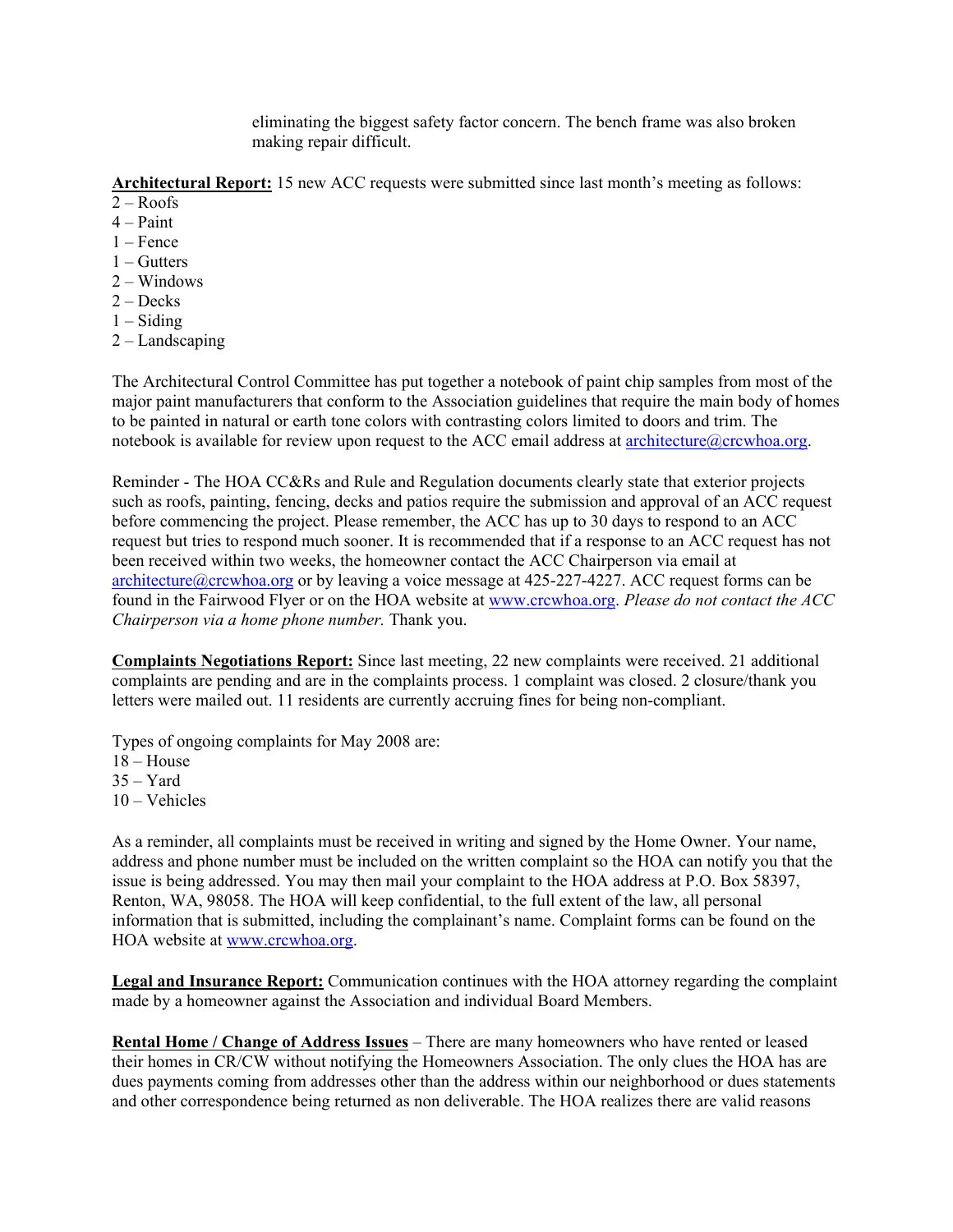why dues check addresses and return addresses might be different, but doesn't have the resources to investigate them each on an individual basis. In an effort to sort this out, 94 letters were sent to homeowners at addresses other than a HOA street address. A response has been received from over 50% of these homeowners. Many are not renting or leasing but have chosen to use an address other than their HOA street address for HOA correspondence. The Board would like to thank everyone who has replied to date.

Reminder – When HOA correspondence needs to be delivered to an address other than your HOA street address, homeowners need to notify the HOA in writing. This applies to absentee homeowners who are renting or leasing their homes, homes that are vacant, and homeowners who choose to receive their correspondence at a PO Box or alternate address. In addition, homeowners who are renting or leasing are required to comply with the provisions of the Leasing/Rental of Homes/Tenants Rules and Regulations.

### **Capital Improvement Committee** – Nothing new to report.

**Welcoming Committee** – If you are new to the neighborhood and would like an HOA information packet, call the HOA phone number at (425) 227-4227 and leave a voice message or send an email request to  $info@crcwhoa.org$ .

**Special Topics:** Visit our Website and contact the HOA via Email at: Web – www.crcwhoa.org Email –  $info@crcwhoa.org$ 

A motion was made to adjourn the meeting at 8:32 p.m.

### **Next Board Meetings:**

- June 17, 2008
- July 15, 2008
- August 19, 2008

Meetings are usually held at **7:00 p.m.** at the Sheriff's Office, Albertson's Shopping Center. All Homeowners are welcome to attend. (425) 227-4227

# **Candlewood Ridge / Carriage Wood Announcements & Reminders**

\***Recording Secretary -** The HOA has an immediate opening for Recording Secretary. In this administrative position, the contractor receives a nominal fee, attends monthly board meetings and types meeting minutes for publication in the Fairwood Flyer. This is a non-board member position and has no rights to vote on matters of the Board. Interested applicants can send a letter of interest to  $info@crcwhoa.org$ .

**\*Outdoor Burning –** A reminder that outdoor burning is not allowed in this area of King County. Per Fire District 40 - please do not burn debris in your backyard or you may be issued a fine.

\***HOA Website -** Visit the HOA website at www.crcwhoa.org to read messages on our Bulletin Board. You can also take a poll regarding rental homes in our association.